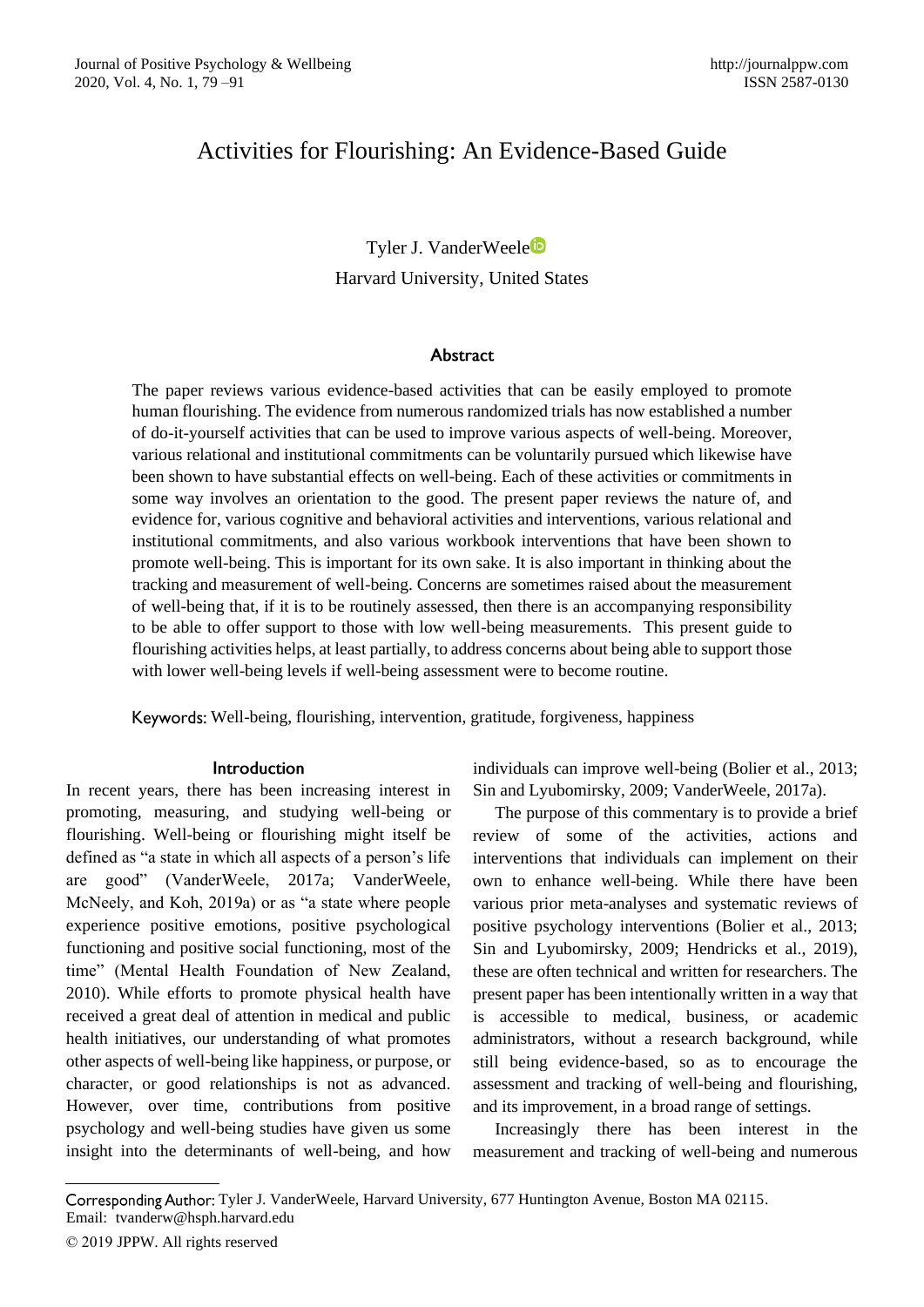measures of flourishing and well-being have been put forward (e.g. Ryff, 1989; Keyes, 2002; National Research Council, 2013; Su, Tay, and Diener, 2014; Jarden and Jarden, 2016; Bache and Reardon, 2016; Allin and Hand, 2017; VanderWeele, 2017). A concern that is sometimes expressed concerning the use of these well-being measures in educational, workplace, medical, and government contexts for tracking, rather than research, purposes is: what can be done? If we assess someone's well-being as being relatively low, then is there an accompanying responsibility to try to improve it? And how possibly can this be done with a set of outcomes so broad as what is sometimes considered in the measurement of well-being?

This is an important question. In some ways, the wellbeing questions themselves can constitute an intervention. Often well-being questions prompt reflection, self-understanding, and motivation to change. Well-being assessments may include domains as diverse as happiness and life satisfaction, mental and physical health, meaning and purposes, character and virtue, and close social relationships. Thinking about each of these domains of flourishing, and how to improve them, can itself be a helpful and powerful experience leading to reflection; in addition, the asking of such questions in a workplace or medical or educational setting may signal that someone cares (Węziak-Białowolska, Koosed, Leon, & McNeely, 2018; Mooney, 2019). These considerations are likewise important. However, more can in fact be done by way of easily intervening to enhance various aspects of well-being.

Considerable research has been devoted to how various positive psychological or behavioral interventions can improve well-being. While some syntheses of evidence focus only on interventions following the advent of the "positive psychology" movement (Bolier et al., 2013), the group of potential interventions and activities that might be useful in improving psychological well-being and flourishing is of course much broader (Schueller, Kashdan, and Parks, 2014). Much of the evidence comes from randomized trials in which individuals are randomly assigned to receive the intervention or not and then well-being outcomes are measured in follow-up (Bolier et al., 2013; Sin and Lyubomirsky, 2009; Hendricks et al., 2019). These are strong designs because the group receiving the intervention and the group not receiving the intervention will be comparable in all other aspects due to the random assignment. A number of these interventions are effectively do-it-yourself activities that can be implemented on one's own, essentially without cost. As

will be seen below, other interventions require only a simple do-it-yourself workbook and many of these likewise have been evaluated in randomized trials and found to be effective in improving various well-being outcomes.

The list of activities and interventions that will be reviewed below is intended to focus on easy-to-employ activities, that are free or nearly so (e.g. require only the purchase of a workbook). While the list given below is not exhaustive, various other activities or interventions that have been shown to be effective (e.g. in-person marital counseling, job coaching, psychotherapy) may require special resources, or trained therapists or health care providers, or may require significant expense.

The interventions and activities described below are evidence-based. In some cases the interventions or activities have been evaluated in numerous randomized trials. However, the strength of the evidence for these interventions varies, and, for some, only one or two smaller randomized trials have been conducted and further research would be beneficial to confirm and replicate the results of past work.

In addition to positive psychology interventions, considerable research has shown that various relational and institutional commitments contribute to different aspects of flourishing and well-being. Work, marriage and religious community can all positively promote not only happiness, but also health, meaning and purpose, character, and a sense of having good relationships (Marks and Lambert, 1998; Waite and Gallagher, 2000; Wilcox et al., 2011; Li, Okereke, Chang, Kawachi, and VanderWeele, 2016; Li, Stamfer, Williams, and VanderWeele, 2016; VanderWeele, Li, Tsai, and Kawachi, 2016; VanderWeele et al., 2017; VanderWeele, 2017abc). Various interventions have been developed to promote well-being in these areas of life as well and decisions to participate can likewise be made voluntarily and promote well-being. While randomization for these sorts of activities is often not feasible or ethical, there is evidence from numerous rigorous observational studies for these effects (cf. VanderWeele, 2017a) and the implications of this research for promoting well-being, is also discussed.

The activities and interventions below will be divided into four categories: cognitive exercises, behavioral exercises, institutional and relational commitments, and workbooks to address psychological distress. In each of these categories three interventions or activities are given as representative examples. As will be discussed below, each of these activities or commitments described below also constitutes an important orientation to the good.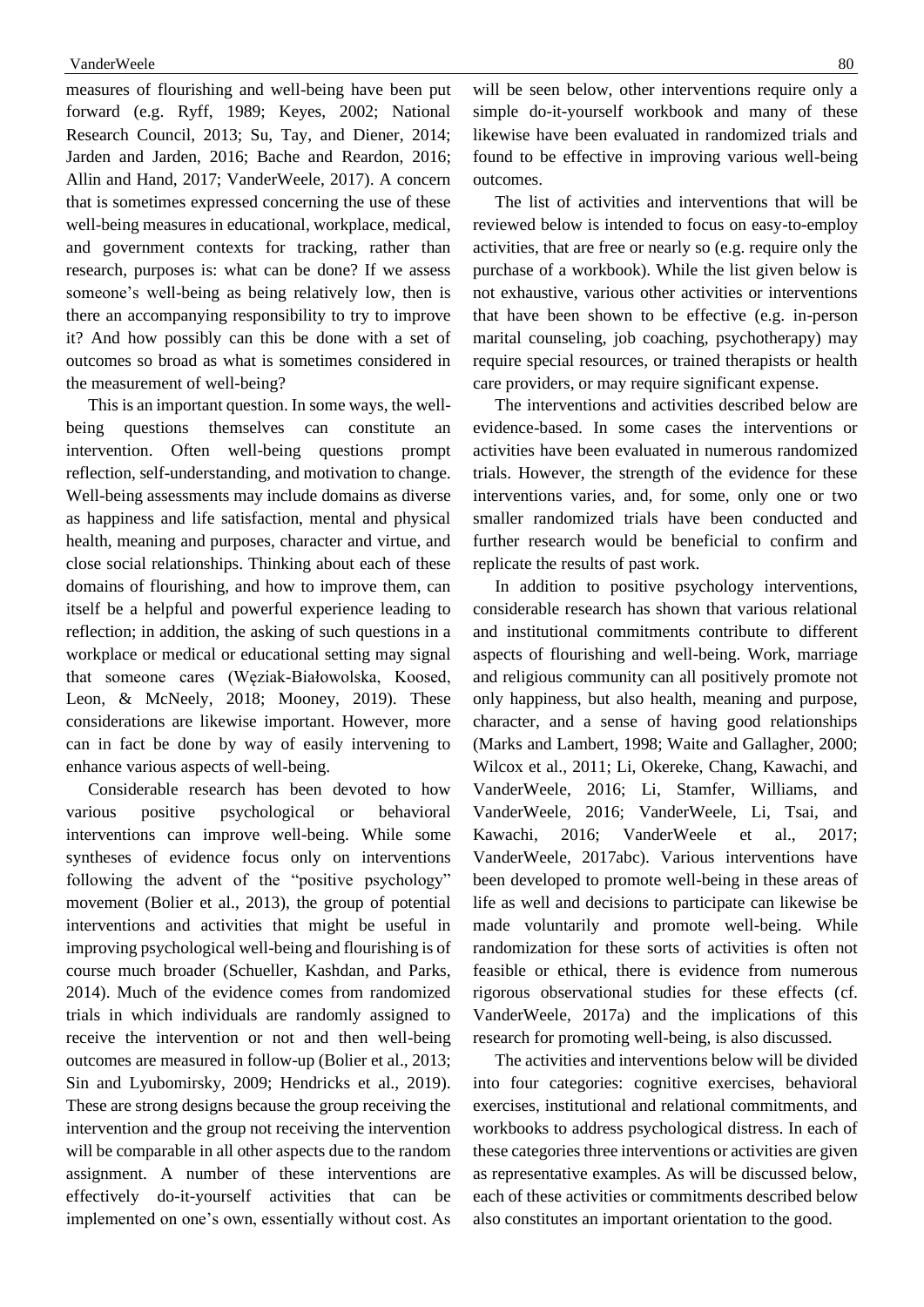It should be noted that the evidence to date from randomized trials in the cognitive and behavioral categories focuses on the average effects of the activity or intervention under study. It is possible that for those who have relatively low levels of well-being, the interventions may be more effective, or may be less effective, than they are on average, and this would require further study. However, the randomized trials from the workbook interventions on psychological distress are specifically designed to enhance various aspects of well-being for those who are struggling, and thus an important supplement to many of the positive psychology interventions. The entire set of activities, interventions, and commitments can be used singly, or in conjunction, and some may be more appropriate for particular individuals than others. Further work could be carried out on trying to tailor suggested activities to particular individuals' characteristics (Cai, Tian, Wong, and Wei, 2011; VanderWeele, Luedtke, van der Laan, and Kessler, 2019b). Nevertheless, it is hoped that this brief overview of these various activities for flourishing will allow for a more extensive promotion of human flourishing.

#### **Cognitive Exercises**

In this first section, we will consider various cognitive exercises and activities that can enhance well-being. The three interventions or activities that will be discussed are (i) gratitude, (ii) savoring, and (iii) imagining one's best possible self. These three can in some sense be respectively viewed as an orientation of the mind to what is good in either the past (gratitude), or in the present (savoring), or in the future (imagining).

#### Gratitude

Simple easy-to-use interventions have been developed to increase gratitude in life. There are numerous variations on these simple activities but the original intervention (Emmons and McCullough, 2003) consisted of taking time once per week to reflect upon five things in life that one was grateful for and writing these down, and then repeating this for ten consecutive weeks. In a randomized trial, those who were assigned to participate in this gratitude intervention as compared to writing about life events or hassles or having no instructions, were found to have higher levels of gratitude as well as better feelings about life as a whole, fewer physical symptom complaints, and more and better sleep (Emmons and McCullough, 2003). Another variation of this gratitude exercise had participants write down three things that went well each day; they were also to write about their causes, and to do this every night, for one week. Those

#### 81 **Solution** Journal of Positive Psychology & Wellbeing

who were assigned to do this, versus simply writing about memories, had higher levels of happiness and lower levels of depressive symptoms, even six months later (Seligman, Steen, Park, and Peterson, 2005). There are of course numerous other variations on this exercise of expressing gratitude. A recent meta-analysis synthesizing the evidence from the various interventions that have been developed suggested that, although there is some variation across interventions, these types of gratitude exercises do tend to increase measures of gratitude and also feelings of psychological well-being more generally (Davis et al., 2016). A simple approach such as writing about, or sharing out loud with a spouse or a friend, three things that one is grateful for, once a week or three times a week, might help develop a habit of gratitude.

## Savoring and Recognizing the Good

Savoring is sometimes described as the capacity to attend to, appreciate, and enhance the positive experiences in one's life (Bryant and Veroff, 2007). Various strategies and interventions to enhance and promote savoring have been developed including thinking about positive events, recognizing what is good in the present situation, trying to heighten one's focus on and awareness of a present positive experience, and sharing or celebrating something good (Smith, Harrison, Kurtz, and Bryan, 2014; Bryant and Veroff, 2007). A distinction is sometimes drawn between approaches to savoring that are more cognitive, involving recognition of what is good in the present, versus those that are more experiential and involve trying to be fully attentive to, and immersed in, the positive experience (Bryant and Veroff, 2007). Pleasure or enjoyment is in some sense a resting in what is good (Aquinas, 1274/1948) and savoring, and recognizing the good, can enhance this experience. Evidence from meta-analyses of numerous randomized savoring intervention studies suggests that these interventions have modest effects on increasing happiness and life satisfaction (Smith et al., 2014). For instance, one experiment randomized participants to one of two different sets of instructions. Participants were randomized either take a 20 minute-walk each day, for one week, or to alternatively to instructions take such walks but also notice as many positive things around them as possible. The study indicated that the group that was instructed to notice what was good around them reported higher levels of happiness at the end of the study (Bryant and Veroff, 2007). However, such an approach to recognizing what is good can of course also be used throughout one's day. The simplicity of practicing such approaches to savoring, and to recognizing what is good,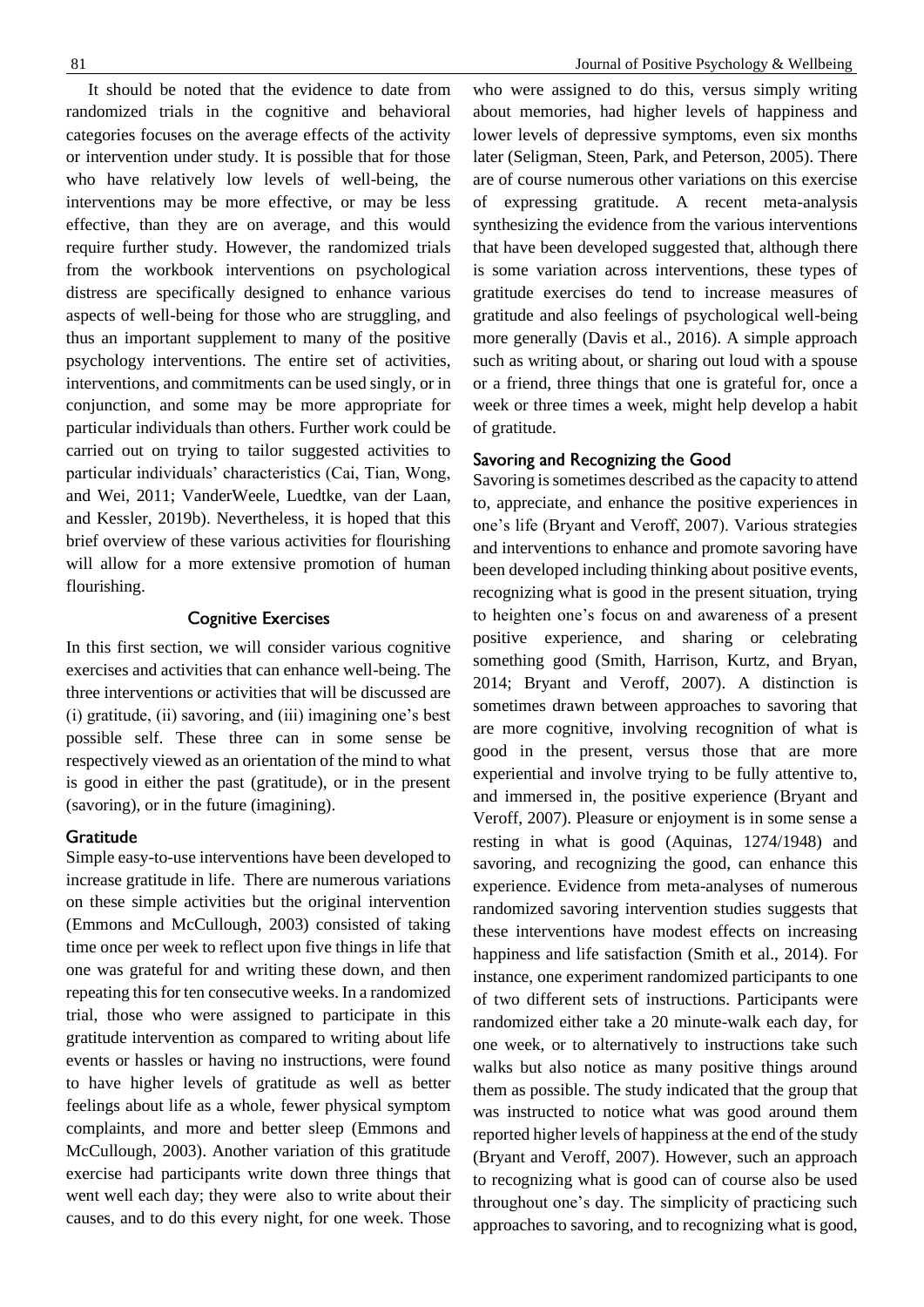make these savoring approaches an easy way to enhance well-being.

### **Imagining One's Best Possible Self**

Some research has indicated that an exercise consisting of imagining and writing about one's best possible self increases various aspects of well-being (King, 2001; Boehm, Lyubomirsky, and Sheldon, 2011; Layous, Nelson, and Lyubomirsky, 2013). The exercise instructions typically consist of something similar to the following: "Think about your life in the future. Imagine that everything has gone as well as it possibly could. You have worked hard and succeeded at accomplishing all of your life goals. Think of this as the realization of all of your life dreams. Now, write about what you imagined" (King, 2001). One can reflect on this ideal life or "best possible self" with respect to family, romantic partner, friends, career, health, hobbies, goals, character, and so on. Further research is needed, but the evidence from some small randomized trials suggests that such an exercise has positive effects on one's happiness and life satisfaction, on increasing optimism, and possibly on health (King, 2001; Boehm et al., 2011; Layous et al., 2013; Peters, Meevissen, and Hanssen, 2013). A recent meta-analysis combining evidence across 10 different trials likewise found effects of the intervention on increasing optimism (Malouff and Schutte, 2017). Such an intervention could perhaps be enhanced further by writing about goals, and plans, and actions that might help one to achieve the life of the "best possible self" that was envisioned.

## **Behavioral Exercises**

In this second section, we will consider various behavioral activities or interventions that can enhance well-being. These three activities are the use of character strengths, acts of kindness towards others, and volunteering in the community. These three activites in some sense can be viewed as actions oriented towards what is good in oneself (character/virtue), what is good for others (acts of kindness), and what is good for the community (volunteering).

#### Use of Character Strengths

Aristotle (4th Cent. B.C.E./ 1925) argued that happiness is attained by action in accord with virtue. While the empirical study of virtues is relatively new (Petersen and Seligman, 2005), there is now some quantitative evidence that the exercise of virtue can indeed contribute to greater happiness. Results from a randomized trial suggest that the implementation of an intervention designed to promote the use of one's central character strengths in new ways improves well-being (Seligman et

al., 2005). The intervention consists of taking a survey to identify one's five central character strengths and then using one of these top five strengths in a new way, every day, for one week. Those who were assigned to do this, versus to simply write about memories, had higher levels of happiness and lower levels of depressive symptoms, even six months later. Similar effects on happiness and life satisfaction were found in a recent meta-analysis combining evidence across 9 different trials (Schutte and Malouff, 2019). The survey on character strengths (VIA Survey of Character Strengths) is accessible online and a brief version of the survey is also available (https://www.authentichappiness.sas.upenn.edu/testcent er). The surveys are free but do require registration. One can then explore new ways of employing these character strengths.

#### **Acts of Kindness**

Acts of kindness, helping others, and going out of one's way to be of assistance to those in need can, of course, increase the well-being of others. A number of studies also suggest that not only do such acts of kindness increase others' well-being, but that they also increase one's own sense of well-being. Further research is needed, but a few small randomized trials suggest that being instructed to carry out several acts of kindness (that one would not ordinarily otherwise do) each week, over the course of several weeks, can increase one's happiness and life satisfaction, and make one feel more engaged, less anxious, and more connected (Buchanan and Bardi, 2010; Ouweneel, Le Blanc, and Schaufeli, 2014; Kerr, O'Donovan, and Pepping, 2015). The "acts of kindness" interventions and activities come in a variety of forms, but there is some preliminary evidence that committing to trying to do five acts of kindness on a single day, once per week, for six weeks, more powerfully affects wellbeing than does spreading out those five acts over the course of the week (Lyubomirsky, Sheldon, and Schkade, 2005). It may be that the effect of focusing on doing numerous acts of kindness on a single day is a more powerful experience. This may be because it constitutes a greater departure from one's regular patterns and activities, and more forcefully shapes the mind and one's practices, than when single small acts are performed, only on occasion. A recent meta-analysis combining evidence across 27 different trials found similar effects on happiness and positive emotions (Curry et al., 2018). Such acts of kindness thus promote the well-being of oneself and others. However, there is evidence now that these acts of kindness also often encourage others to do similar acts of kindness, and the acts of kindness then also continue to propagate (Fowler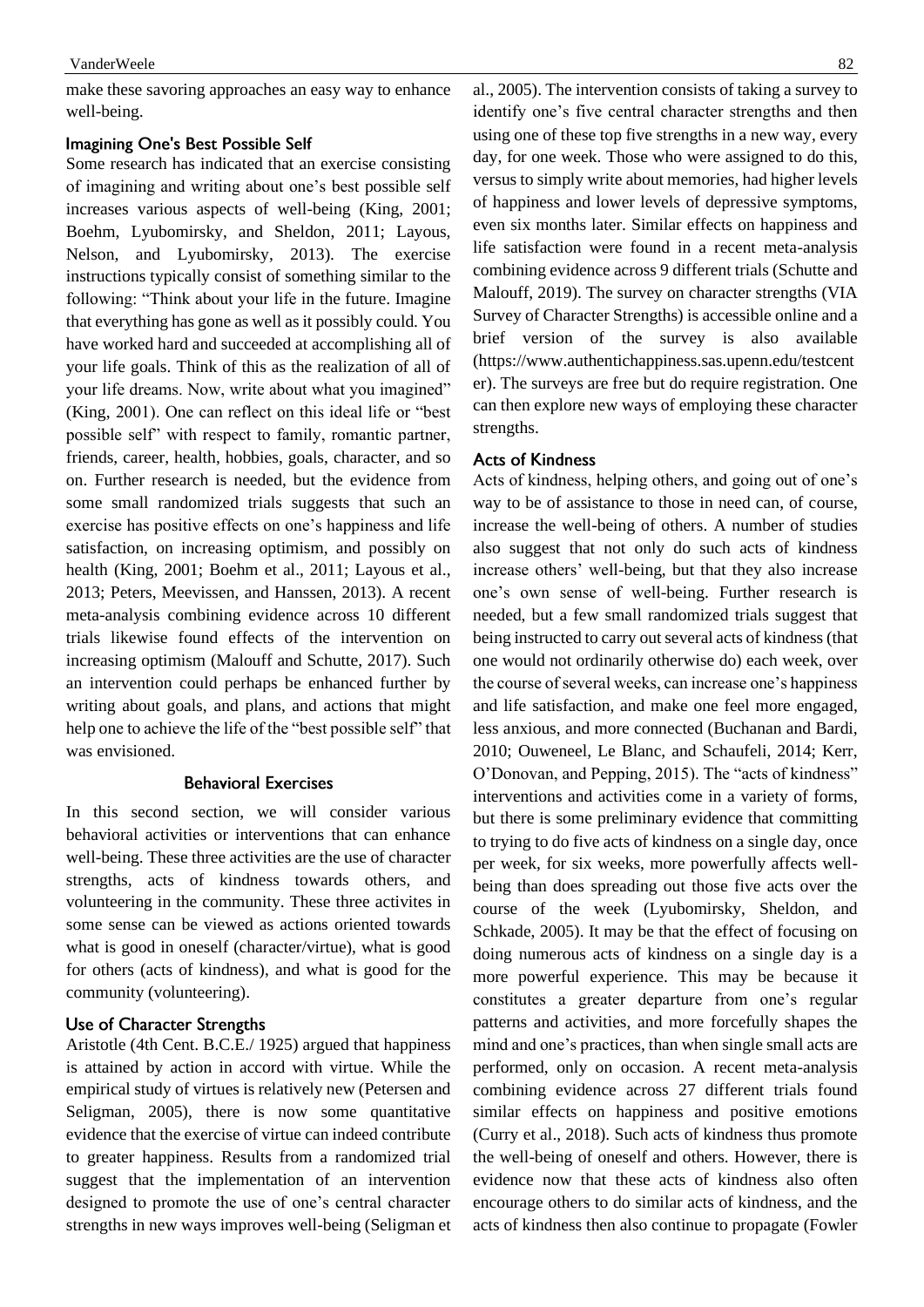and Christakis, 2010; Jordan, Rand, Arbesman, Fowler, and Christakis, 2013; Chancellor, Margolis, and Lyubomirsky, 2018).

## Volunteering

A number of observational studies have indicated that volunteering is associated with improvements in various aspects of well-being. In some sense, volunteering and regularly participating in various volunteering activities and organizations is a commitment to repeated acts of kindness, generally directed to an important goal of improving the life of a community. Volunteer organizations also can provide a powerful sense of social connection, and a common purpose. Observational studies, and meta-analyses of these, supported by some small randomized trials on promoting doing good, giving to others, and volunteering, have also indicated that those regularly engaged in volunteering tend to subsequently be happier, have more social activities, have better physical and mental health, and also live longer (Okun, Yeung, and Brown, 2013; Anderson et al., 2014; Pool, Agyemang, and Smalbrugge, 2017; Post, 2017). As examples, one study randomizing adolescents to 10 weeks of volunteer activity in a local elementary school indicated volunteering participants had better cardiovascular health markers at the end of follow-up (Schreier, Schonert-Reichl, and Chen 2013); another study randomized older adults to participate in a program helping young children for 15-hours a week for one year and found volunteering participants had higher levels of self-reported generativity during follow-up (Gruenewald et al., 2016). A recent paper, reviewing much of the empirical evidence for the effects of volunteering, suggested that a universal prescription of two hours per week of volunteering could have enormous effects on improving population health and general well-being (Post, 2017).

## Engaging in Relationships and Institutional Practices

In this third section, we will consider various relational and institutional commitments and practices that can enhance well-being. Many of these cannot be randomized, but have been studied in numerous rigorous observational studies. They are voluntary activities and commitments that can substantially contribute to human flourishing, if and when participation in them is appropriate. Many of the cognitive and behavioral interventions and activities discussed above have important effects on happiness and life satisfaction, and on mental and physical health. Their effects on having a sense of purpose, on relationships, and on character itself is somewhat less clear. Many of the positive psychology

interventions designed to affect these other well-being outcomes have been less successful. It may be that the fostering of good relationships, and a sense of meaning and purpose, and becoming a good person requires longer term commitments and communities rather simply a one-off easy-to-use intervention or activity.

The three sets of institutional commitments that will be considered here concern work, marriage, and religious community. Research suggests that participation itself in these different communities and institutions can contribute to well-being (cf. VanderWeele, 2017a). However, various interventions have also been developed to enhance well-being and participation in each of these settings when a commitment to the community has already been made, and these will be explored as well. The three sets of institutional commitments that will be considered extend beyond oneself and are oriented to the good of communities. These three types of institutional commitments seek the good of family (marriage), the world (work), and the transcendent or divine (religious community).

## **Marriage**

## **Online Relationship Enrichment Resources**

Over the last decade, research on relationship education and marriage counseling has become increasingly evidence-based to focus on what actually improves relationship quality (Halford and Doss, 2016). Some of this evidence has been incorporated into marriage counseling practices. However, many couples may feel that they lack the money, time, resources, or motivation to seek out a marriage counselor or therapist. Recently, easy-to-use and accessible online relationship education programs have been developed to enhance marriage and relationship quality and to work through marital difficulties. Some of these have begun to be tested in randomized trials. A recent randomized trial of one such online program, OurRelationship, which consists of about eight hours of exercises for a couple, showed effects on relationship satisfaction and relationship confidence, as well as lower rates of individual depression and anxiety, and better quality of life (Doss et al., 2016). The program is available online (www.ourrelationship.com) and could potentially be used quite broadly. Marriage and marriage quality is an important determinant of happiness in life and many other aspects of human flourishing for both spouses and children (Waite and Gallagher, 2000; Wilcox et al., 2011; VanderWeele, 2017a) and easy-to-use resources to strengthen relationships and improve marriage quality have tremendous potential to contribute to human wellbeing.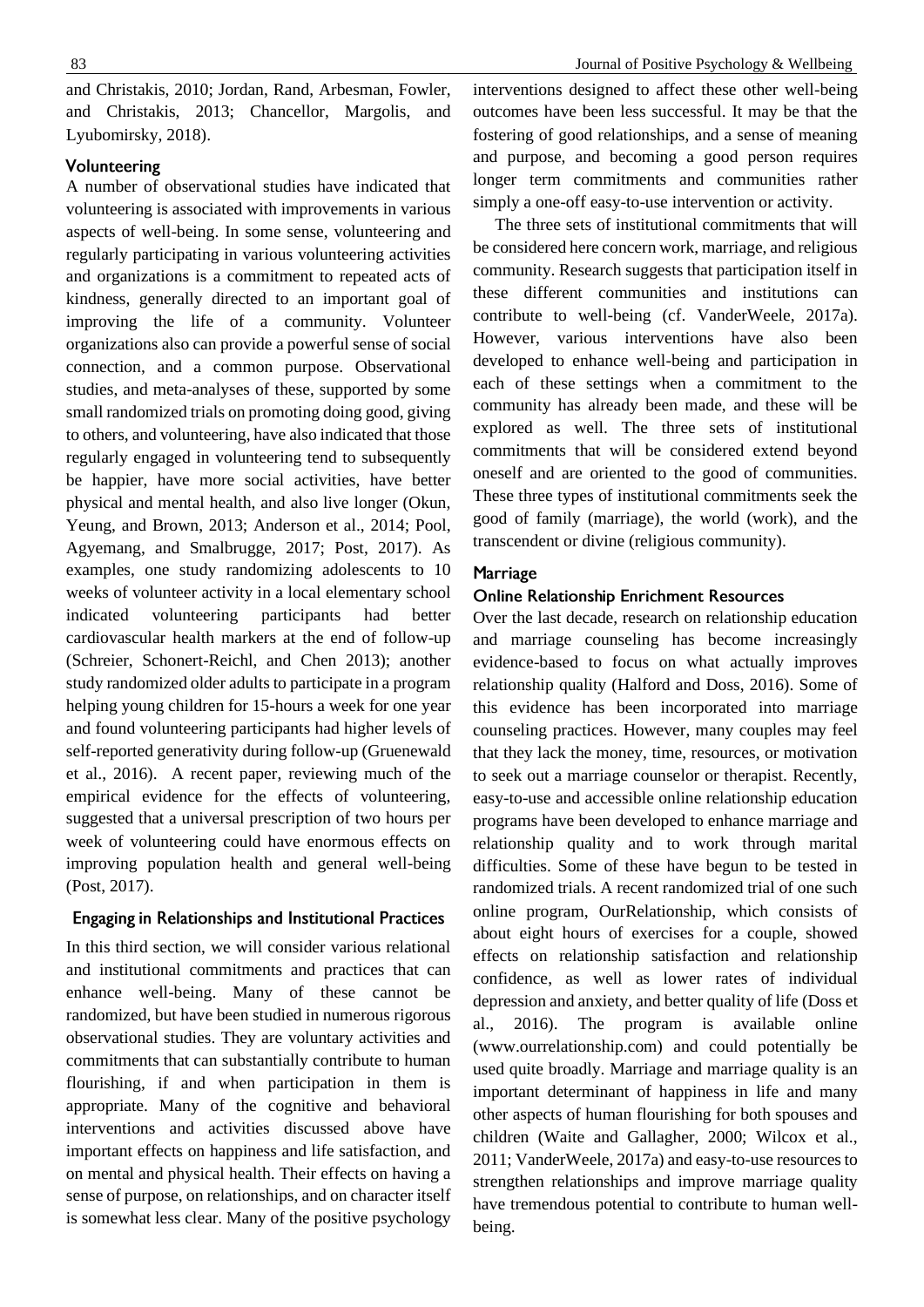#### VanderWeele 84

## Decisions to Marry and Stay Married

The decision to marry, and attempting to find the right partner, can be very difficult. Research indicates that the commitment made in marriage affects numerous aspects of human flourishing. Marriage itself of course cannot be studied in a randomized trial, but evidence from longitudinal studies suggest that marriage, compared to being single or cohabiting, leads to better physical health, greater levels of happiness and life satisfaction, less depression, more meaning in life, greater financial stability and closer relationships (Marks and Lambert, 1998; Waite and Gallagher, 2000; Wilson and Oswald, 2005; Kaplan and Kronick, 2006; Manzoli, Villari, Pirone, and Boccia, 2007; Wood, Goesling, and Avellar, 2007; Wilcox et al., 2011). Marriage may not be the right decision for everyone, but the research indicates that the commitment in marriage is something quite different from cohabiting. One of the difficulties in studying the effects of marriage versus cohabiting is that couples that choose to marry, versus cohabit, may well be quite different from one another. Attempts are made to control for these differences statistically and it is likely that some of the differences in well-being between married and cohabiting couples are due to underlying differences in the individuals themselves, but the evidence also suggests that some of it is due to the actual effects of the commitment of marriage.

The commitment of marriage for life is hypothesized to have concrete implications for a couple, often including the merging of financial resources, a greater sense of security in the relationship, an increased capacity to plan, greater commitment to sexual fidelity, and stronger relationships with extended family (Waite and Gallagher, 2000). These things likely go on to affect various human flourishing outcomes such as health, happiness, meaning and purpose, character, financial stability and close social relationships. Moreover, research indicates that the children of married couples are likewise more likely to have better mental and physical health, to be happier in childhood and later in life, are less likely to engage in delinquent behaviors, are more likely to have better relationships with their parents, and are themselves less likely to later divorce (Waite and Gallagher, 2000; Wilcox et al., 2011). Single parents of course often do heroic work in caring for children, and should not be neglected in policy or in the provision of resources, but the research suggests that there are, on average, benefits to children of having both parents present and married. Thus, although the actual effects of the marriage commitment itself are not easy to study, there are plausible mechanisms for these effects, and some progress has been made in understanding these. The decision to marry is an important one, and the research suggests various positive effects of marriage on human flourishing.

While marriage itself seems to contribute to health, happiness, meaning, purpose, character, financial stability and close social relationships, divorce, on average, does the opposite. Research indicates that divorce is associated longitudinally with poorer mental and physical health outcomes, lower levels of happiness and self-acceptance, lower levels of purpose in life, poorer relationship quality, poorer outcomes for children, and greater levels of poverty for both children and mothers (Marks and Lambert, 1998; Waite and Gallagher, 2000; Wilcox et al., 2011). The decision to divorce or stay married will often be difficult, and is compounded further in cases of infidelity or abuse. As is the case with studying the effects of the marriage commitment, it is likewise challenging to study the effect of divorce itself. This is because it can be difficult to distinguish the effects of divorce from just the poor relationship quality that might precede it. However, in spite of these difficulties, again the research seems to indicate that, at least on average, the effects of divorce are detrimental for spouses and children (Marks and Lambert, 1998; Waite and Gallagher, 2000; Wilcox et al., 2011). Efforts that can be made to enhance communication and relationship quality before marriage deteriorates could have beneficial effects on the flourishing of both spouses and children. The passage of time can sometimes of course also help. One study indicated that of those who were stably married and rated their marriage as "very unhappy", 77% said that five years later the same marriage was either "very happy" or "quite happy" (Waite and Gallagher, 2000). Given the negative effects of divorce, and the positive effects of marriage, programs that can promote relationship and marriage quality, have potential to contribute to wellbeing.

#### Work and Job Crafting

Work and the decision to work involves joining others in contributing to meeting the needs and desires of human society. Participation in work has been shown, on average, to positively affect numerous health and wellbeing outcomes. There is evidence that the decision to work improves life satisfaction, mental and physical health, and relationship satisfaction (McKee-Ryan, Song, Wanberg, and Kinicki, 2005; VanderWeele, 2017a); likewise there is evidence that the loss of a job, on average, impairs these outcomes (Paul and Moser, 2009). Work is often today viewed simply as paid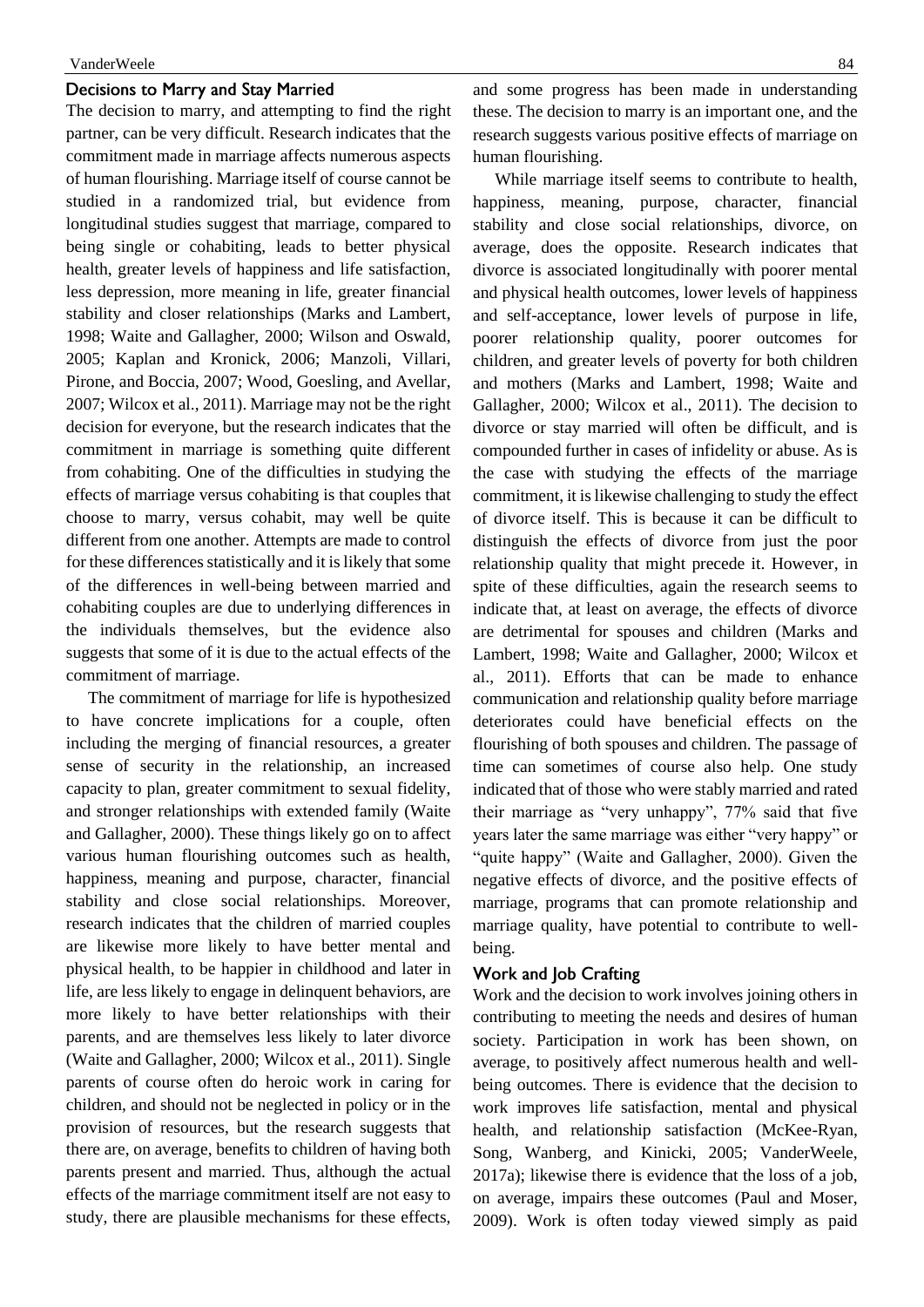employment, but work, conceived of as the sustained effort and contribution to meet the needs and desires of humanity, can also be constituted by care for children, or by more substantial and sustained volunteering to accomplish some good.

In addition to simply deciding to work, an approach to trying to make work better, and to shape it so that it better contributes to the well-being of oneself and others has been proposed in the form of what is sometimes called "job-crafting." The idea of job crafting (Wrzesniewski and Dutton, 2001) is that one reflects upon one's work environment and takes actions at work to try to (i) structure one's tasks so that they can be done more effectively, or so that tedious tasks are no longer necessary, or so that more challenging tasks are available; (ii) have better, more meaningful, or more effective social relationships and interactions at work; and (iii) find meaning and purpose in the work being done. The longitudinal studies on job crafting and metaanalysis of these studies have suggested that the use of job crafting increases work engagement and performance and may also have effects on meaning in work and various measures of psychological well-being (Frederick and VanderWeele, 2018). Such job crafting can of course be done by simply setting time aside to reflect upon one's work environment and how one might act, structure tasks, relate to other, or think about work differently. However, the researchers who provided the original theoretical framework for job crafting (Wrzesniewski and Dutton, 2001) have also developed a workbook to assist in the process of job-crafting. The workbook is available for a modest fee online (http://positiveorgs.bus.umich.edu/cpo-tools/job-

crafting-exercise/). These various approaches to jobcrafting might help make work a more positive undertaking yet further conducive to flourishing.

#### Religious Service Attendance

A considerable body of research has suggested that religious service attendance powerfully affects health and also affects other aspects of flourishing such as meaning in life, character, and close social relationships (Koenig, King, and Carson, 2012; Li et al., 2016ab; VanderWeele et al., 2016, 2017; VanderWeele, 2017abc). Specifically, research has indicated that those who attend religious services at least weekly are about 30% less likely to die over a 10- to 20- year follow-up, are about 30% less likely to become depressed, and are over five times less likely to commit suicide (Chida et al., 2009; Li et al., 2016ab; VanderWeele et al., 2016). While religious service attendance cannot be randomized and the evidence comes from observational data,

#### 85 **S** Journal of Positive Psychology & Wellbeing

research has used multiple measurements of religious service attendance and health over time to try to rule out the possibility that such associations are only due to reverse causation – that only those who are healthy can attend. Even using very rigorous methodology, taking into account whether changes in attendance precede health or vice versa, the associations between religious service attendance and better mental and physical health appear to be robust. Other evidence suggests that religious service attendance is associated with subsequently greater meaning in life, greater social connection and social support, and a 30% to 50% reduction in divorce (VanderWeele, 2017bc). One interesting aspect of the associations is that it seems to be service attendance, rather than religious or spiritual identity, or private practices that most strongly predicts health (VanderWeele et al., 2017). Something about the communal religious experience seems very much to matter. People of course do not generally become religious principally for the sake of health. However, for those who already positively identify with a religious tradition, attending services could be encouraged as a powerful, meaningful form of social participation, one that is central to the understanding of most religious groups and one that also powerfully affects numerous aspects of human flourishing. Of course the central purpose of most religious practices is not physical health, but rather often some form communion with the divine or transcendent, which is often seen as the highest good (Aquinas, 1274/1948; Catholic Church, 2000; Koenig et al., 2012; Westminster, 1647/2014). Given the focus of religion on the transcendent, it is perhaps remarkable that participation in religious communities affects so many human flourishing outcomes in the present also.

#### **Workbooks to Address Psychological Distress**

In this fourth section, we will consider three different book and workbook interventions that can help address various forms of psychological distress. These three book or workbook interventions address depression, anxiety, and forgiveness. They are essentially oriented towards the good in removing or recovering from what are sometimes conceived of as three central negative emotions: sadness (in the case of depression), fear (in the case of anxiety), and anger (experienced in unforgiveness).

## **Depression Recovery**

Depression is one of the most common mental health issues. Numerous treatment options have been developed including various pharmacological treatments and different types of therapy. Cognitive behavioral therapy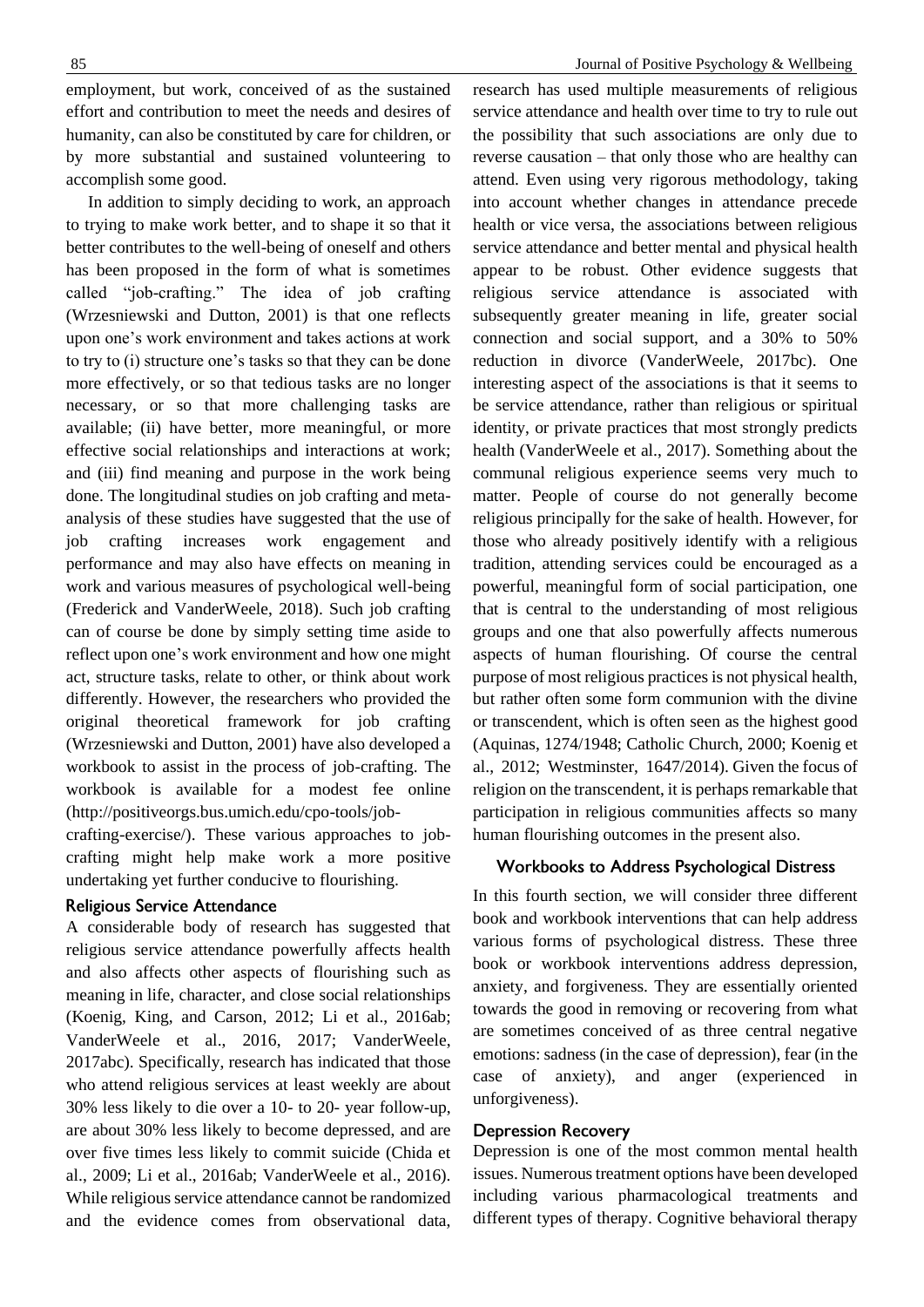#### VanderWeele 86

is focused on changing the thought processes and behaviors that may contribute to depression and numerous forms of cognitive behavioral therapy have been shown to be effective in alleviating depression in randomized trials (Cuijpers, Cristea, Karyotaki, Reijnders, and Huibers, 2016). The principles of cognitive behavioral therapy have also been implemented in various self-help books. One particularly popular self-help book, "Feeling Good" by David Burns (1999), has itself been tested in several randomized trials, which have indicated that use of the book has effects on alleviating depression, with one meta-analysis of 6 studies suggesting a fairly substantial effect on depressive symptoms (Anderson et al., 2005). The book is available for purchase in numerous bookstores or online. The book is not a substitute for a trained therapist, and any severe form of depression should be addressed with the help of a professional. However, the existing evidence suggests that the workbooks may be helpful in at least alleviating more mild depressive symptoms.

### **Anxiety Recovery**

Cognitive behavioral therapy interventions have also been developed to treat anxiety and many of these have been found to be effective in randomized trials (Cuijpers

et al., 2016). Do-it-yourself self-help, workbook, and computer- or internet-based cognitive behavioral therapy interventions are also available and have been shown in randomized trials to also be effective in alleviating anxiety, and in some contexts almost as effective as faceto-face cognitive behavioral therapy (Haug, Nordgreen, Öst, and Havik, 2012). While there are many popular self-help books and workbooks for anxiety treatment, not many of these have been assessed in randomized trials. A few earlier trials (Carlbring, Westling, and Andersson, 2000) found evidence for the effectiveness of a relatively early self-help book for panic disorder entitled "Don't Panic" by George Clum. The book, however, is no longer in print. A popular and current self-help book on cognitive behavioral therapy for anxiety, "Mastery of Your Anxiety and Panic," by Barlow and Craske (2007), was evaluated in one very small randomized trial (8 subjects per arm) and its use was compared to the use of the book complemented by in-person sessions with a therapist; the use of the book on its own was found to be nearly as effective (Hecker, Loses, Fritzler, and Fink, 1996). The book is available for purchase in numerous bookstores or online.

**Table 1.** Summary of activities and intervention for flourishing

| <b>rapic 1.</b> Dummary of activities and micrychiton for hourisming |                                              |                                                             |
|----------------------------------------------------------------------|----------------------------------------------|-------------------------------------------------------------|
| <b>Type of Activity</b>                                              | <b>Sample Improved Outcomes</b>              | <b>Selected References</b>                                  |
| <b>Cognitive Exercises</b>                                           |                                              |                                                             |
| Gratitude                                                            | Happiness, Depression, Sleep                 | Emmons and McCullough, 2003;<br>Davis et al., 2016          |
| Savoring                                                             | Happiness, Life Satisfaction                 | Bryant and Veroff, 2007; Smith et al.,<br>2014              |
| <b>Imagining Best Possible Self</b>                                  | Happiness, Life Satisfaction,<br>Optimism    | King, 2001; Malouff and Schutte, 2017                       |
| <b>Behavioral Exercises</b>                                          |                                              |                                                             |
| Use of Character Strengths                                           | Happiness, Life Satisfaction,<br>Depression  | Seligman et al., 2005; Schutte and<br>Malouff, 2019         |
| <b>Acts of Kindness</b>                                              | Happiness, Engagement                        | Lyubomirsky et al., 2005; Curry et al.,<br>2015             |
| Volunteering                                                         | Happiness, Social Connection,<br>Health      | Shreier et al., 2013; Okun et al., 2013                     |
| <b>Relationships and Institutional Practices</b>                     |                                              |                                                             |
| Marriage / Marital Therapy                                           | Meaning, Depression, Longevity               | Doss et al., 2016; Manzoli et al., 2007                     |
| Work and Job Crafting                                                | Life Satisfaction, Depression,<br>Engagement | McKee-Ryan et al., 2005; Frederick<br>and VanderWeele, 2018 |
| <b>Religious Community</b>                                           | Depression, Suicide, Longevity               | Li et al., 2016a; Chida et al., 2009                        |
| <b>Workbooks for Psychological Distress</b>                          |                                              |                                                             |
| Depression Recovery Book                                             | Depression                                   | Burns, 1999; Anderson et al., 2005                          |
| <b>Anxiety Recovery Book</b>                                         | Anxiety                                      | Barolw and Craske, 2007; Hecker et<br>al., 1996             |
| Forgiveness Workbook                                                 | Depression, Anxiety, Hope                    | Harper et al., 2014; Wade et al., 2014                      |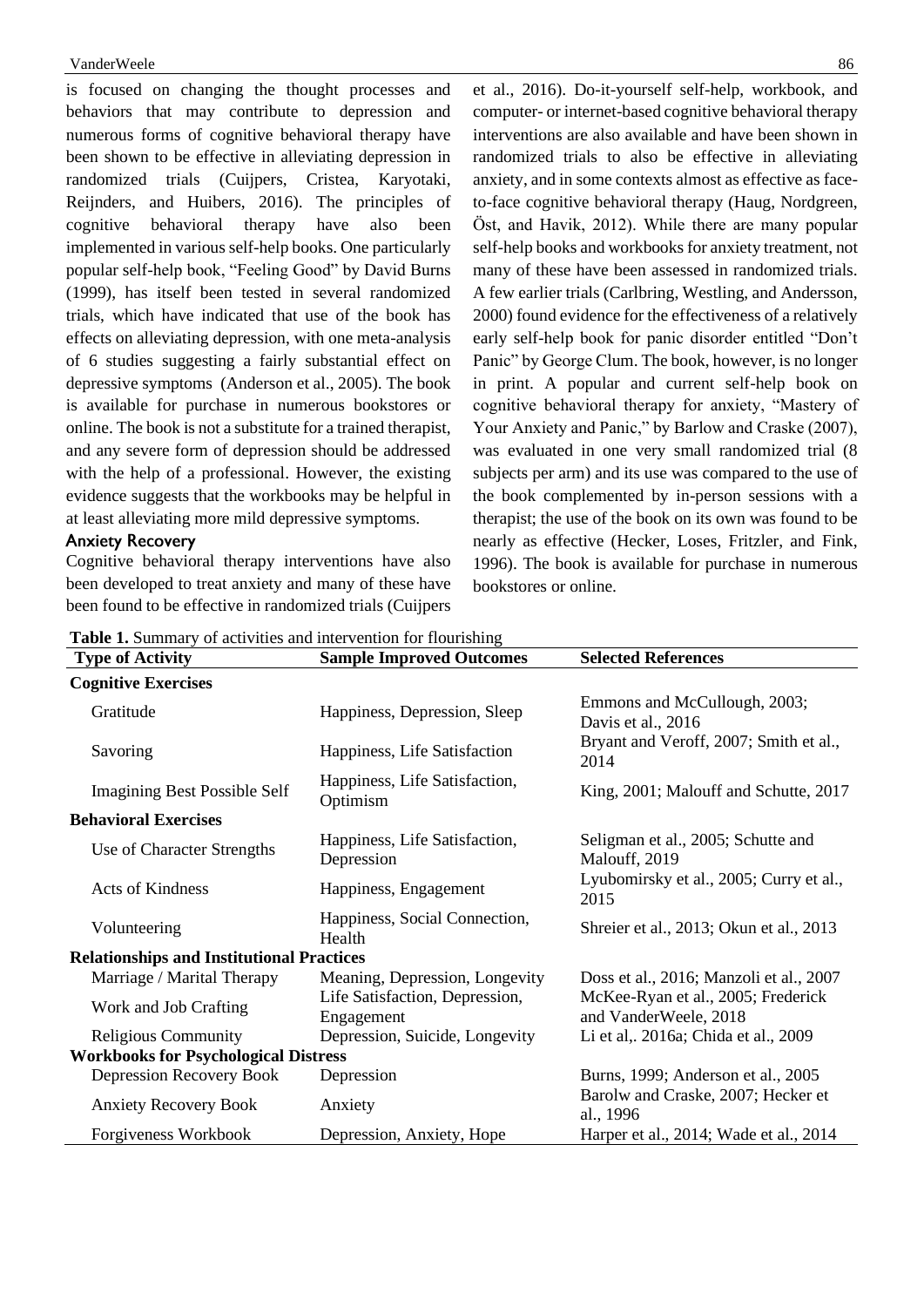Further randomized trial evidence would be desirable as only one small trial has been conducted. Moreover, once again, these book resources are not substitutes for a trained therapist, and anxiety disorders should be addressed with the help of a professional.

#### Forgiveness and Recovery from Anger

Research has indicated that forgiving others for wrongs they have done to you is generally associated with better mental health, greater hope, and possibly better physical health (Wade, Hoyt, Kidwell, and Worthington, 2014; Toussaint et al., 2015; VanderWeele, 2018). Often forgiveness of another for a substantial wrong is difficult and takes considerable time. Forgiveness, conceived of as the replacing of ill-will with good-will towards the offender, is different from condoning, or reconciling, or not demanding justice. One can forgive, and hope for the ultimate good of the offender, while still pursuing a just outcome. Interventions have been developed to promote forgiveness for those who want to forgive and are struggling to do so. These interventions have been examined in randomized trials and have been shown to be effective not only in increasing forgiveness but also in decreasing depression, decreasing anxiety, and increasing hope (Wade et al., 2014). Most of the interventions require many sessions with a trained therapist or counselor. However, recently a workbook intervention to promote forgiveness has been developed with evidence of effectiveness from one small randomized trial (Harper et al., 2014). The "Path to Forgiveness" workbook is freely available online (http://www.evworthington-forgiveness.com/diy-

workbooks). Further research on the effectiveness of such workbook interventions is needed, but the initial results seem to indicate that forgiveness itself can powerfully promote human flourishing and free the victim from recurrent cycles of anger and rumination.

#### Conclusion

In this paper we have considered a variety of activities and commitments that can promote human flourishing. We have examined three cognitive activities oriented towards the good in the past (gratitude), in the present (savoring), and in the future (imagining). We have examined three behavioral activities oriented towards seeking what is good in oneself (use of character strengths), for others (acts of kindness), and for the community (volunteering). We have examined three sets of institutional commitments oriented towards the good of family (marriage, and relationship therapy), the world (work, and job crafting), and the divine or transcendent (religious community). Finally, we have examined three

book or workbook interventions intended to address psychological distress over emotions of sadness (depression recovery), fear (anxiety recovery), and anger (forgiveness). Table 1 summarizes these interventions or activities, some of the outcomes for which there is evidence that they are changed, and a couple of representative references for that evidence. In each case, other than for the anxiety recovery book, one reference is given to a representative study, and another to a metaanalysis summarizing the evidence. Up to three changed outcomes for which there is evidence are given as examples. However, fuller details of the evidence and outcomes are given in the discussion above and, of course, in the original studies referenced. The potential for these various activities, interventions, and commitments to enhance well-being is substantial. Each is voluntary and nearly costless to participate in.

When thinking about population health and wellbeing, the public health impact of an exposure or intervention is often assessed as a function of how common or prevalent the exposure is, and how large are its effects are on the outcomes under consideration. When something is both common and has large effects, it will powerfully shape population health. With regard to effect sizes, these certainly do vary across the various interventions and outcomes that were considered above. In many cases, the effects are not especially large. Recent meta-analysis of positive psychology interventions suggested that standardized effects sizes on various wellbeing outcomes range from about 0.2 to 0.3 standard deviations across groups using, versus not using, the activity or intervention being studied (Bolier et al., 2013; cf. Sin and Lyubomirsky, 2009; Hendricks et al., 2019). However, because these are all essentially costless do-ityourself interventions, their potential for dissemination is very substantial indeed. Even for interventions with relatively modest effects, the impact on well-being at a population level, if widely adopted, can be substantial (VanderWeele, Mathur, and Chen, 2019c). Of course, how effective population efforts to promote well-being are would likely depend in part on the mode and extent of dissemination and this would require further evaluation, but if one were to extrapolate from the existing trials, the effects at the population level could indeed be considerable. These various interventions and activities discussed here are, moreover, not mutually exclusive. Several, even many, can be pursued sequentially or simultaneously. This of course increases yet further their potential to improve societal well-being. Although more research remains to be done, there is now evidence, discussed above, that simple activities and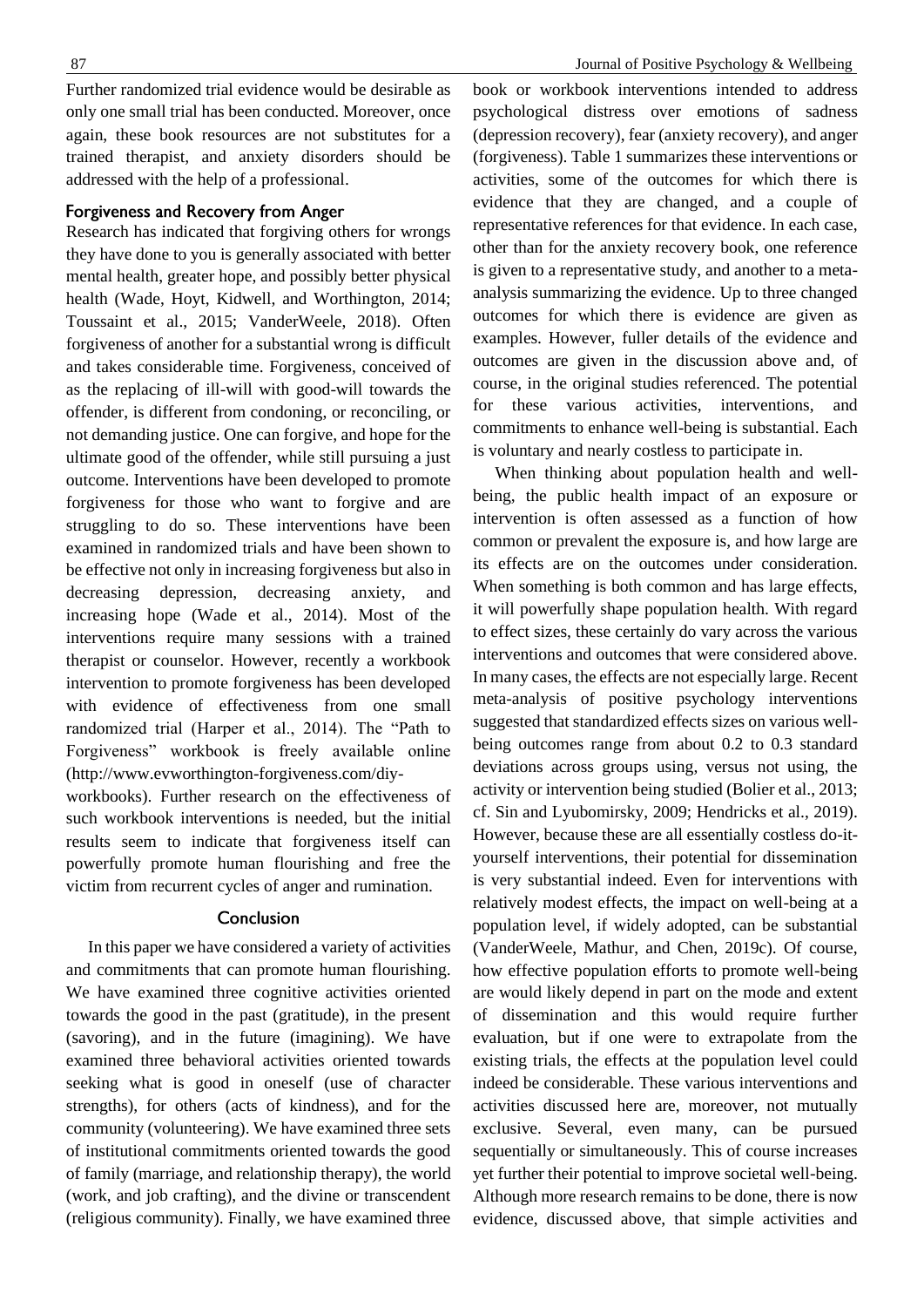interventions can be employed to enhance human flourishing.

## **Declaration of Conflicting Interests**

The author has served as a consultant for Aetna's wellbeing assessment. The author has no financial interests in any of the workbooks or online activities or programs that are discussed in the paper. The author is a research collaborator with Everett Worthington who developed the forgiveness workbook intervention.

#### **Funding**

This research is support by Templeton Foundation grant 61075.

## **ORCID**

Tyler J. VanderWeele https://orcid.org/0000-0002-6112-0239

Received: June 29, 2019

Accepted: September 30, 2019

Published Online: November 12, 2019

#### **References**

- Allin, P. & Hand, D. J. (2017). New statistics for old? measuring the wellbeing of the UK. *Journal of the Royal Statistical Society, Series A*, 180,1-22.
- Anderson, L., Lewis, G., Araya, R., Elgie, R., Harrison, G., Proudfoot, J., Schmidt, U., Sharp, D., Weightman, A., & Williams, C. (2005). Self-help books for depression: how can practitioners and patients make the right choice? *British Journal of General Practice*, 55,387-392.
- Anderson, N. D., Damianakis, T., Kröger, E., Wagner, L. M., Dawson, D. R., Binns, M. A., Bernstein, S., Caspi, E., Cook, S. L. & the BRAVO Team. (2014). The benefits associated with volunteering among seniors: a critical review and recommendations for future research. *Psychological Bulletin*, 140,1505- 1533.
- Aquinas, T. (1948). *Summa Theologica. Complete English translation in five volumes*. Notre Dame, IN: Ave Maria Press. (Original work published 1274). I.II.Q11,Q31.
- Aristotle (1925). *Aristotle The Nicomachean Ethics: Translated with an Introduction*. Oxford: Oxford University Press. ISBN 0-19-283407-X. Translated: David Ross. Re-issued 1980, revised by J. L. Ackrill and J. O. Urmson.
- Bache, I., & Reardon, L. (2016). *The Politics and Policy of Wellbeing*. Edward Elgar Publishing. Cheltenham, UK.
- Barlow, D. H. & Craske M. G. (2007). *Mastery of Your Anxiety and Panic*. 4th Edition. New York: Oxford University Press.
- Boehm, J. K., Lyubomirsky, S., & Sheldon, K. M. (2011) A longitudinal experimental study comparing the effectiveness of happiness-enhancing strategies in Anglo Americans and Asian Americans. *Cognition & Emotion*, 25(7),1263-1272.
- Bolier, L., Haverman, M., Westerhof, G. J., Riper, H., Smit, F., & Bohlmeijer, E. (2013). Positive psychology interventions: a meta-analysis of randomized controlled studies. *BMC Public Health*. 13,119. doi: 10.1186/1471-2458-13-119.
- Burns, D. (1999). *Feeling Good: The new mood therapy* (Rev. ed.). New York: Avon.
- Bryant, F. B. & Veroff, J. (2007): *Savoring: A New Model of Positive Experiences*. Mahwah, NJ: Lawrence Erlbaum Associates.
- Call, V., & Heaton, T. (1997). Religious influence on marital stability. *Journal for the Scientific Study of Religion*, 36,382-392.
- Cai. T., Tian, L., Wong, P. H., & Wei, L. J. (2011). Analysis of randomized comparative clinical trial data for personalized treatment selections. *Biostatistics*, 12,270–282.
- Carlbring, P., Westling, B. E., & Andersson, G. (2000). A review of published self-help books for panic disorder. *Scandinavian Journal of Behaviour Therapy*, 29,5-13.
- Catholic Church. (2000). *Catechism of the Catholic Church* (2nd ed.). Vatican City: Libreria Editrice Vaticana.
- Chancellor, J., Margolis, S., & Lyubomirsky, S. (2018) The propagation of everyday prosociality in the workplace. *Journal of Positive Psychology*, 13,271- 283.
- Clum, G. A. (1990). *Coping With Panic: A Drug-Free Approach to Dealing With Anxiety,* Attacks Brooks/Cole Publishing.
- Chida, Y., Steptoe, A., & Powell, L. H. (2009). Religiosity/spirituality and mortality: A systematic quantitative review. *Psychotherapy and Psychosomatics*, 78(2),81–90.
- Cuijpers, P., Cristea, I. A., Karyotaki, E., Reijnders, M., & Huibers, M. J. (2016). How effective are cognitive behavior therapies for major depression and anxiety disorders? A meta-analytic update of the evidence. *World Psychiatry*, 15,245-258.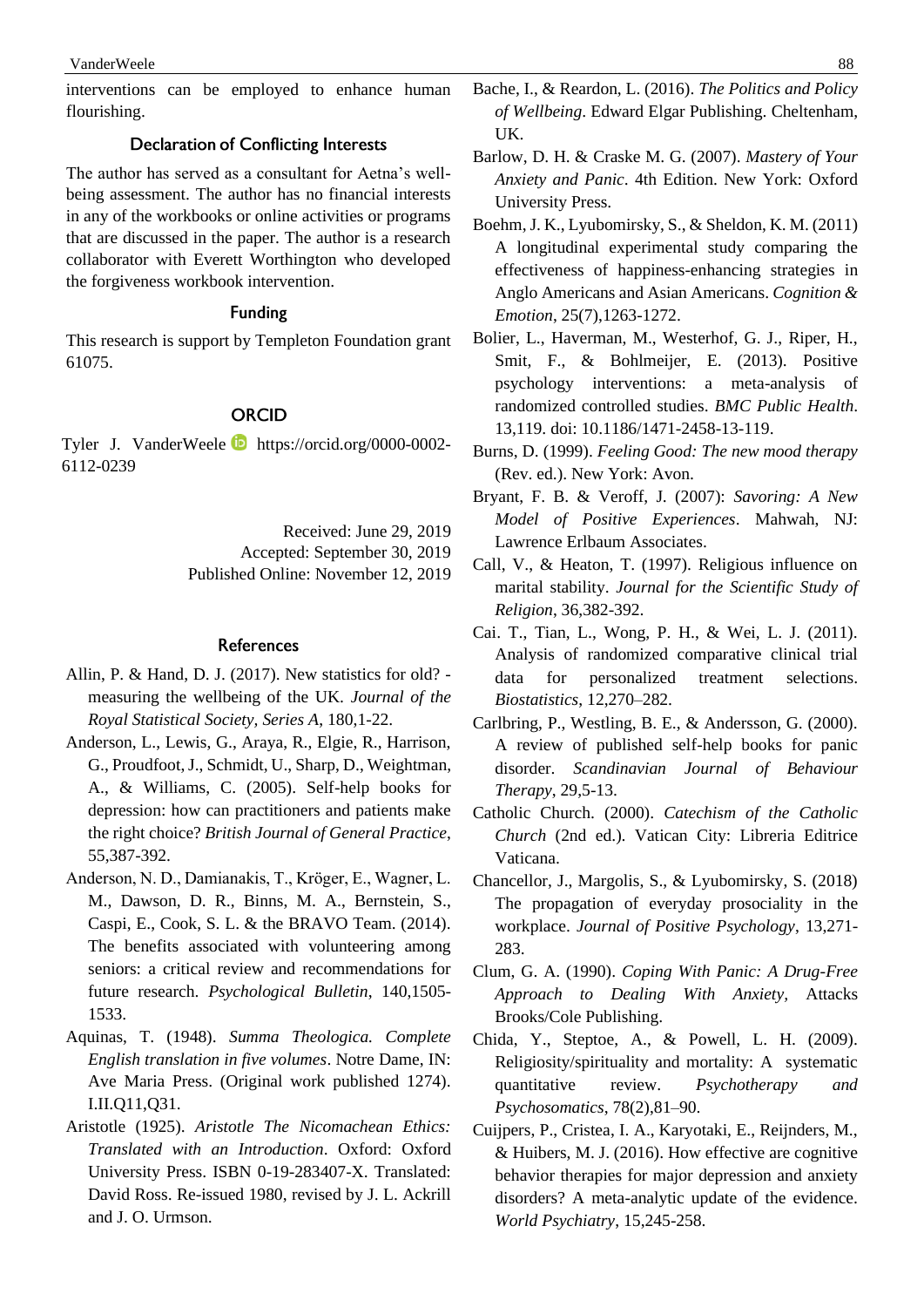- Curry, O. S., Rowland, L. A., Van Lissa, C. J., Zlotowitz, S., McAlaney, J., & Whitehouse, H. (2018). Happy to help? A systematic review and meta-analysis of the effects of performing acts of kindness on the wellbeing of the actor. *Journal of Experimental Social Psychology*, 76,320–9.
- Davis, D. E., Choe, E., Meyers, J., Wade, N., Varjas, K., Gifford, A., Quinn, A., Hook, J. N., Van Tongeren, D.R., Griffin, B. J., & Worthington, E. L. (2016). Thankful for the little things: a meta-analysis of gratitude interventions. *Journal of Counseling Psychology*, 63,20-31.
- Doss, B. D., Cicila, L. N., Georgia, E. J., Roddy, M. K., Nowlan, K. M., Benson, L. A., & Christensen, A. (2016). A randomized controlled trial of the webbased OurRelationship program: Effects on relationship and individual functioning. *Journal of Consulting and Clinical Psychology*. 84:285-296.
- Fowler, J. H., & Christakis, N. A. (2010). Cooperative behavior cascades in human social network. *Proceedings of the National Academy of Sciences*, 107,5334-5338.
- Emmons, R. A., & McCullough, M. E. (2003). Counting blessings versus burdens: An experimental investigation of gratitude and subjective well-being in daily life. *Journal of Personality and Social Psychology*, 84,377-389.
- Frederick, D. E. & VanderWeele, T. J. (2018). A metaanalysis of the association of job-crafting and work engagement. Preprint available at: [https://osf.io/2xtk3/.](https://osf.io/2xtk3/) Techical Report.
- Gruenewald, T. L., Tanner, E. K., Fried, L. P., Carlson, M. C., Xue, Q. L., Parisi, J. M., ... & Seeman, T. E. (2015). The Baltimore experience corps trial: enhancing generativity via intergenerational activity engagement in later life. *Journals of Gerontology Series B: Psychological Sciences and Social Sciences*, 71(4),661-670.
- Halford, W. K. & Doss, B. D. (2016). New frontiers in the treatment of couples. *International Journal of Cognitive Therapy*, 9(2),124-139.
- Harper, Q., Worthington, E. L., Griffin, B. J., Lavelock, C. R., Hook, J. N., Vrana, S. R., & Greer, C. L. (2014). Efficacy of a workbook to promote forgiveness: a randomized controlled trial with university students. *Journal of Clinical Psychology*, 70,1158–1169.
- Haug, T., Nordgreen, T., Öst, L. G., & Havik, O. E. (2012). Self-help treatment of anxiety disorders: A meta-analysis and meta-regression of effects and

potential moderators. *Clinical Psychology Review*, 32,425-445.

- Hecker, J. E., Loses, M. C., Fritzler, B. K., & Fink, C. M. (1996). Self-directed versus therapist-directed cognitive behavioral treatment for panic disorder. *Journal of Anxiety Disorders*, 10,253-265.
- Hendriks, T., Schotanus-Dijkstra, M., Hassankhan, A., de Jong, J., & Bohlmeijer, E. (2019). The efficacy of multi-component positive psychology interventions: A systematic review and meta-analysis of randomized controlled trials. *Journal of Happiness Studies*, 1-34. Published Online 11 February 2019; https://doi.org/10.1007/s10902-019-00082-1
- Jarden, A., & Jarden, R. (2016). Positive psychological assessment for the workplace. In L Oades et al. (Eds.), *The Wiley-Blackwell Handbook of Positive Psychology at Work*, pp. 415-437. Published Online: 19 Nov 2016: DOI: 10.1002/9781118977620.ch22
- Jordan, J. J., Rand, D. G., Arbesman, S., Fowler, J. H., & Christakis, N. A. (2013). Contagion of cooperation in static and fluid social networks. *PLoS One*, 8(6),e66199.
- Kaplan, R. M. & Kronick, R. G. (2006). Marital Status and Longevity in the United States Population. *Journal of Epidemiology and Community Health*, 60,760-765.
- Kerr, S. L., O'Donovan, A., & Pepping, C. A. (2015). Can gratitude and kindness interventions enhance well-being in a clinical sample? *Journal of Happiness Studies*, 16,17–36.
- Keyes, C. L. (2002). The mental health continuum: from languishing to flourishing in life. *Journal of Health and Social Behavior*, 43(2),207-222.
- King, L. A. (2001). The health benefits of writing about life goals. *Personality and Social Psychology Bulletin*, 27,798-807.
- Koenig, H. G., King, D. E., & Carson, V. (2012). *Handbook of Religion and Health* (2nd ed.). Oxford, UK: Oxford University Press.
- Layous, K., Nelson, S. K., & Lyubomirsky, S. (2013). What is the optimal way to deliver a positive activity intervention? The case of writing about one's best possible selves. *Journal of Happiness Studies*, 14,635-654.
- Li, S., Okereke, O. I., Chang, S.-C., Kawachi, I., & VanderWeele, T. J. (2016a). Religious service attendance and depression among women – a prospective cohort study. *Annals of Behavioral Medicine*, 50,876-884.
- Li, S., Stamfer, M., Williams, D. R. & VanderWeele, T. J. (2016b). Association between religious service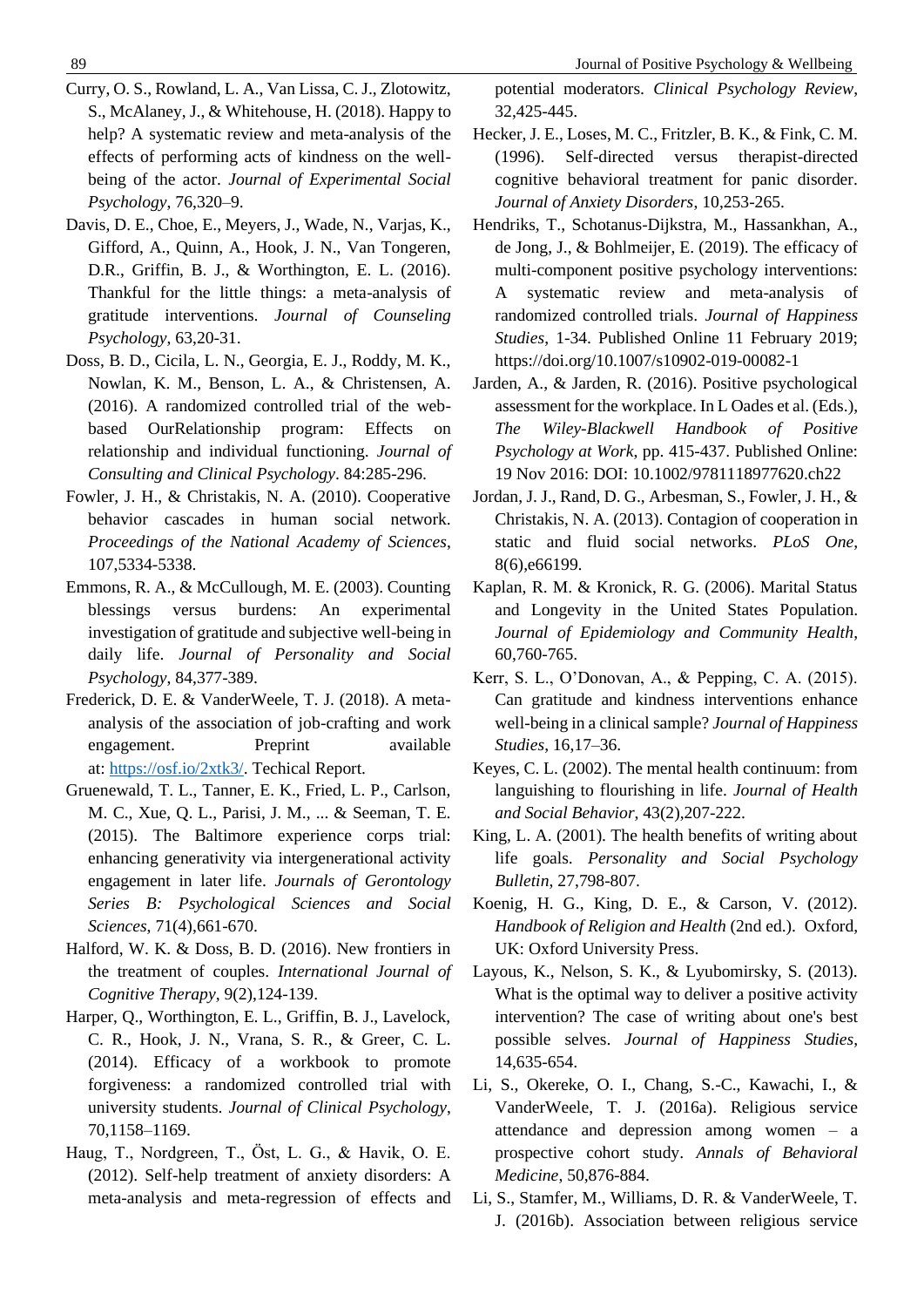attendance and mortality among women. *JAMA Internal Medicine*, 176(6),777-785.

- Lyubomirsky, S., Sheldon, K. M., & Schkade, D. (2005). Pursuing happiness: the architecture of sustainable change. *Review of General Psychology*, 9,111-131.
- Malouff, J. M. & Schutte, N. S. (2017). Can psychological interventions increase optimism? A meta-analysis. *The Journal of Positive Psychology*, 12(6),594-604.
- Manzoli, L., Villari, P., Pirone, G. M., & Boccia, A. (2007). Marital Status and Mortality in the Elderly: A Systematic Review and Meta-Analysis. Social Science & Medicine, 64,77-94.
- Marks, N. F. & Lambert, J. D. (1998). Marital status continuity and change among young and midlife adults longitudinal effects on psychological wellbeing. *Journal of Family Issues*, 19,652-686.
- Martín-María, N., Miret, M., Caballero, F. F., Rico-Uribe, L. A., Steptoe, A., Chatterji, S., & Ayuso-Mateos, J. L. (2017). The impact of subjective wellbeing on mortality: a meta-analysis of longitudinal studies in the general population. *Psychosomatic Medicine*, 79(5),565-575.
- McKee-Ryan, F., Song, Z., Wanberg, C. R., & Kinicki, A. J. (2005) Psychological and physical well-being during unemployment: A meta-analytic study. *Journal of Applied Psychology*, 90,53–76.
- Mental Health Foundation of New Zealand. (2010). Flourishing, Positive Mental Health and Wellbeing: How can they be increased?. Available at: [https://www.mentalhealth.org.nz/assets/Flourishing/](https://www.mentalhealth.org.nz/assets/Flourishing/Flourishing-and-Positive-Mental-Health-Dec-2010.pdf) [Flourishing-and-Positive-Mental-Health-Dec-](https://www.mentalhealth.org.nz/assets/Flourishing/Flourishing-and-Positive-Mental-Health-Dec-2010.pdf)[2010.pdf](https://www.mentalhealth.org.nz/assets/Flourishing/Flourishing-and-Positive-Mental-Health-Dec-2010.pdf) (Last Accessed: September 12, 2019)
- Mooney, K. (2019). The next evolution of holistic wellbeing. Available at : [https://www.linkedin.com/pulse/next-evolution](https://www.linkedin.com/pulse/next-evolution-holistic-well-being-kay-mooney)[holistic-well-being-kay-mooney](https://www.linkedin.com/pulse/next-evolution-holistic-well-being-kay-mooney) (Last Accessed: September 12, 2019)
- National Research Council (2013). *Subjective Well-Being*. Washington, DC: National Academies Press.
- Okun, M. A., Yeung, E. W., & Brown, S. (2013). Volunteering by older adults and risk of mortality: A meta-analysis. *Psychology and Aging*, 28(2),564-577.
- Ouweneel, E., Le Blanc, P. M., & Schaufeli, W. B. (2014). On being grateful and kind: results of two randomized controlled trials on study-related emotions and academic engagement. *The Journal of Psychology*, 148,37-60.
- Paul, K. I., & Moser, K. (2009) Unemployment impairs mental health: Meta-analyses. *Journal of Vocational Behavior*, 74,264–282.
- Peters, M. L., Meevissen, Y. M. C., & Hanssen M. M. (2013). Specificity of the Best Possible Self intervention for increasing optimism: Comparison with a gratitude intervention. *Terapia Psicológica*, 31(1),93-100.
- Peterson, C. & Seligman, M. E. P. (2005). *Character Strengths and Virtues*. New York: Oxford University Press.
- Pool, M. S., Agyemang, C. O., & Smalbrugge, M. (2017). Interventions to improve social determinants of health among elderly ethnic minority groups: a review. *The European Journal of Public Health*, 27,1048-1054
- Post, S. G. (2017). Rx It's good to be good (G2BG) 2017 commentary: prescribing volunteerism for health, happiness, resilience, and longevity. *American Journal of Health Promotion*, 31,164-172.
- Ryff, C. D. (1989). Happiness is everything, or is it? Explorations on the meaning of psychological wellbeing. *Journal of Personality and Social Psychology*, 57,1069–1081.
- Schreier, H. M., Schonert-Reichl, K. A., & Chen, E. (2013). Effect of volunteering on risk factors for cardiovascular disease in adolescents: A randomized controlled trial. *JAMA Pediatrics*, 167(4),327-332.
- Schueller, S. M.., Kashdan, T. B., & Parks, A. C., (2014). Synthesizing positive psychological interventions: Suggestions for conducting and interpreting metaanalyses. *International Journal of Wellbeing*, 4(1),91-98. doi:10.5502/ijw.v4i1.5
- Schutte, N. S., & Malouff, J. M. (2019). The impact of signature character strengths interventions: A metaanalysis. *Journal of Happiness Studies*, 20(4),1179- 1196.
- Seligman, M. E. P., Steen, T. A., Park, N., & Peterson, C. (2005). Positive psychology progress: empirical validation of interventions. *American Psychologist*, 60,410–421.
- Sin, N. L. & Lyubomirsky, S. (2009). Enhancing wellbeing and alleviating depressive symptoms with positive psychology interventions: a practice-friendly meta-analysis. *Journal of Clinical Psychology: In Session*, 65(5),467-487.
- Smith, J. L., Harrison, P. R., Kurtz, J. L., & Bryan, F. B. (2014). Nurturing the capacity to savor: interventions to enhance the enjoyment of positive experiences. In: A.C. Parks and S.M. Schueller (eds.). *The Wiley Blackwell Handbook of Positive Psychological Interventions*. John Wiley and Sons: West Sussex, U.K. p. 42-65.